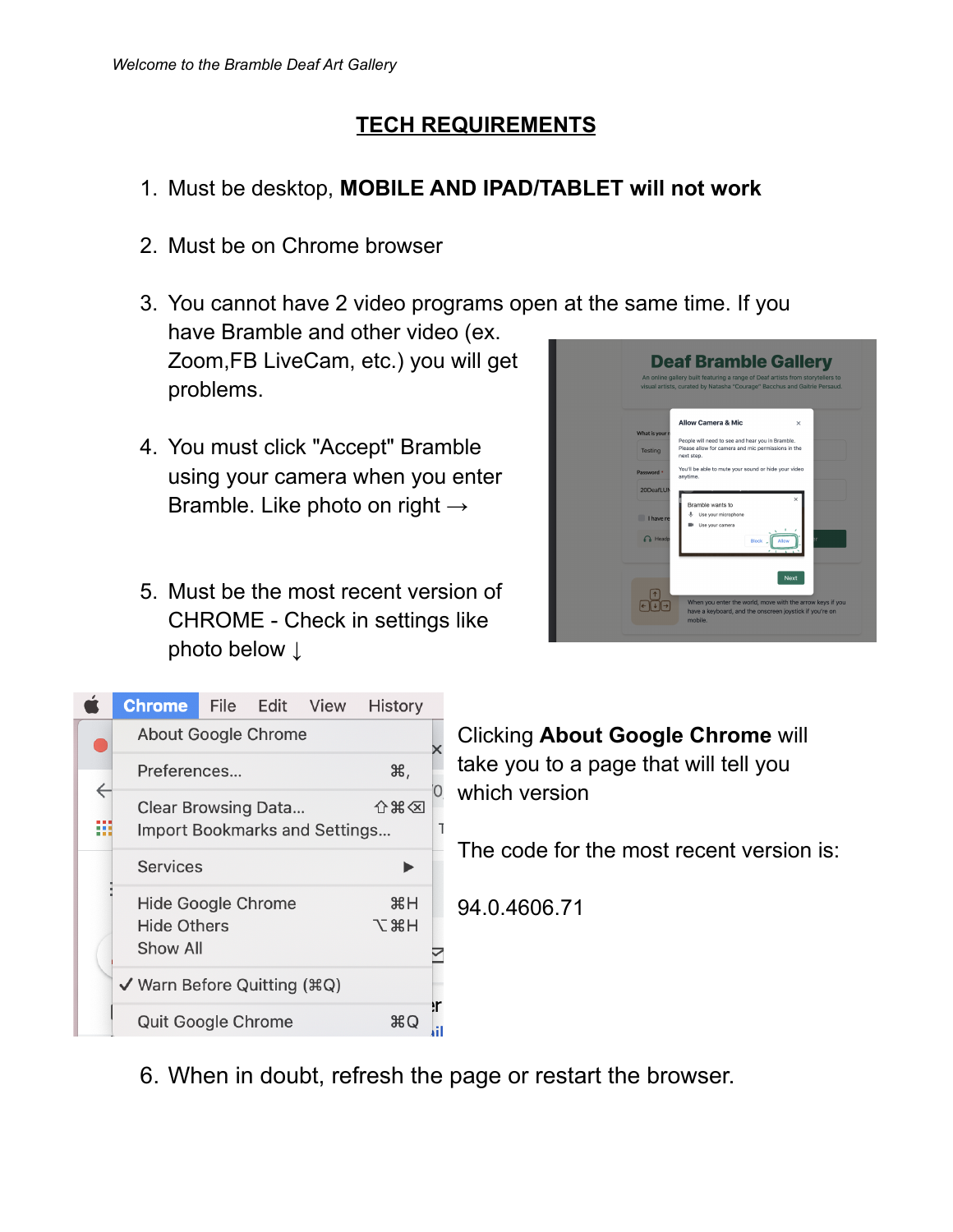# **HOW TO USE BRAMBLE**

Link: [https://app.bramble.live/space/LuminatoDeafBrambleGallery](https://na01.safelinks.protection.outlook.com/?url=https%3A%2F%2Fapp.bramble.live%2Fspace%2FLuminatoDeafBrambleGallery&data=04%7C01%7C%7C7beee8a2d56244b0e1b808d96e1d1094%7C84df9e7fe9f640afb435aaaaaaaaaaaa%7C1%7C0%7C637661893403844621%7CUnknown%7CTWFpbGZsb3d8eyJWIjoiMC4wLjAwMDAiLCJQIjoiV2luMzIiLCJBTiI6Ik1haWwiLCJXVCI6Mn0%3D%7C1000&sdata=ox5oHXPxTNw89bdRjJ5lnsUkVEwAhRZjkwr5jR85MtQ%3D&reserved=0) Password: 20DeafLUMIBramble21!

The first time you log in there will be an Bramble intro page, explore through the doorway to find Luminato's event. This will only happen the first time your computer connects to the website.

#### **How to Explore:**

- You will have a small circle avatar with your name floating above
- You will see the video of the five closest avatars to you. THERE IS A MAXIMUM OF SIX VIDEO SCREENS.
- There are specific places on the roof top for private conversations.
- Use **Arrow keys to move your avatar** up, down, left, right.
- **Zoom in/out:**
	- **○** Command button and + will zoom in.
	- **○** Command button and will zoom out.
- At the bottom of the screen there is a toolbar with additional features
	- Text Chat (bottom left)
	- Exit World (bottom right)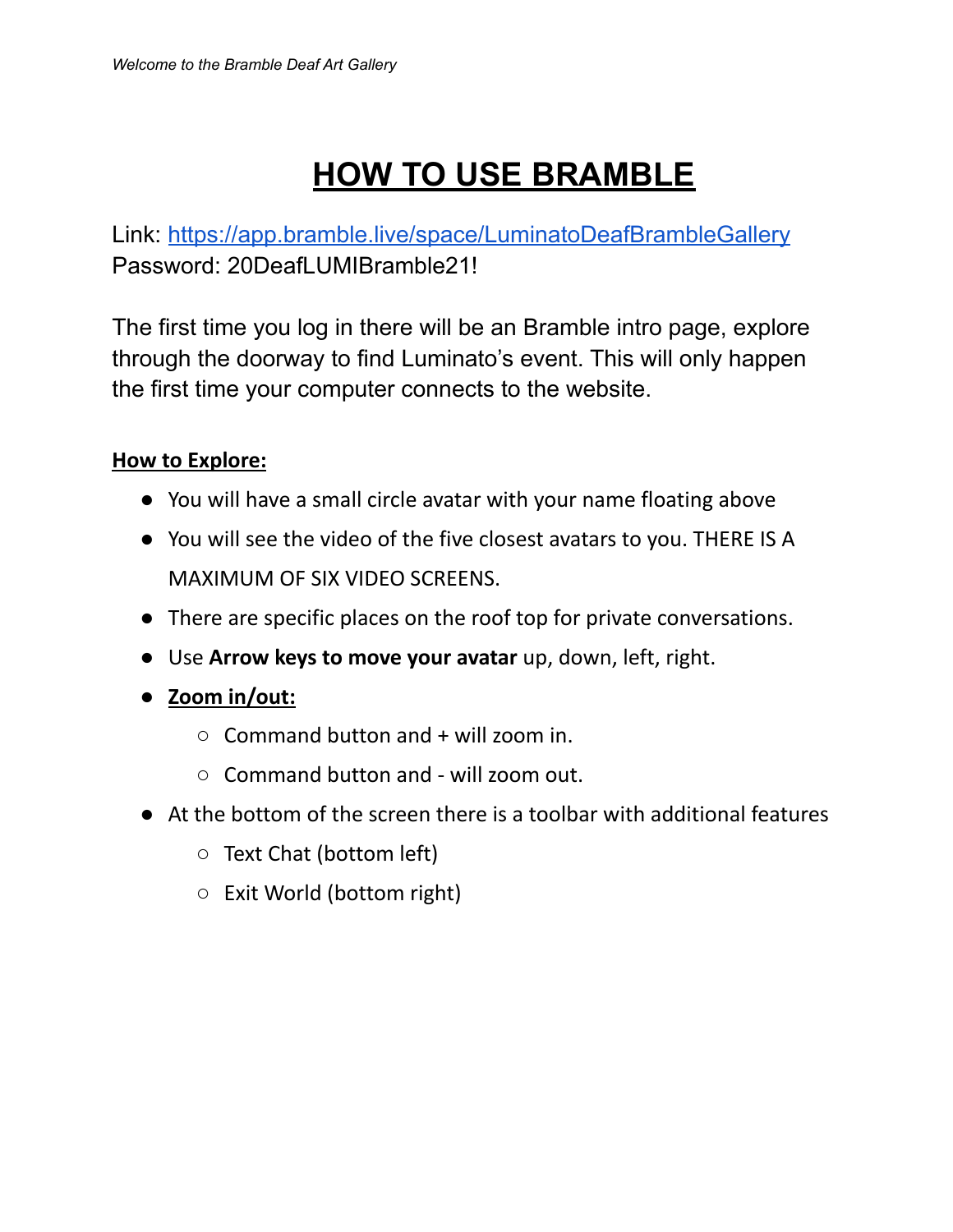## **PERFORMANCES**

There are 2 different videos, each play in a different room. You must click the photo where it says "Click Here" to begin playing the video.

- **Rooftop screen** (Curated by Courage Bacchus)
	- JoAnne Bryan
	- Tamyka Bullen
- **Theatre Room screen** (Curated by Gaitrie Persaud)
	- Alessio Convito
	- Jaideep Goray

### **EMOJIS**

To use emojis in the Bramble chat you need to copy and paste them. Below we've included a few, but you can copy any emoji from online.